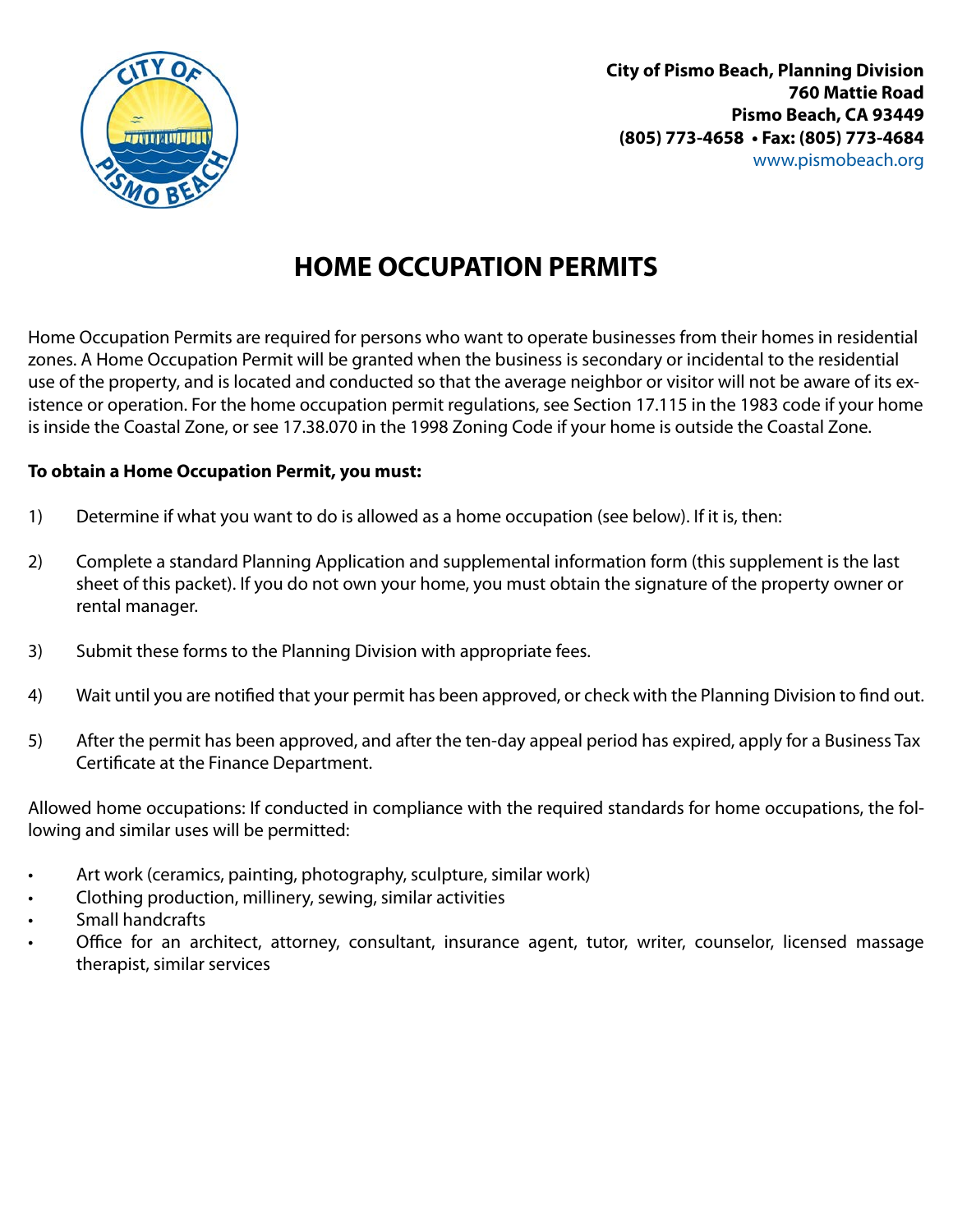#### **Prohibited home occupations: The following uses are not allowed as home occupations:**

- Adult businesses
- Barber and beauty shops
- Commercial photo or film processing laboratories
- Dance or night clubs
- Gun or ammunition sales
- Medical and dental offices, clinics, laboratories (not including counselors, psychotherapists, licensed massage therapists)
- **Ministorage**
- Storage of equipment, materials, and other accessories for the construction or service trades
- Vehicle repair (body or mechanical), upholstery, automobile detailing or painting
- Welding or machining
- Any other use determined by the Director to be not incidental to or compatible with residential activities, including any use that may produce noise, odors, or unusual levels of traffic.

#### **Uses that require notification:**

Certain uses may not be appropriate as home occupations. For these uses, you will be required to submit labels with the names of owners and residents of property near your home. The Planning Division will send out notices to these persons, informing them of your request for a home occupation. We may also ask you for more detailed information about the business. Uses in this category include:

• Wholesale sales or distribution of any items, except small items produced in the home (craft)

Notification: For these and similar uses, submit one set of mailing labels with the names and addresses of owners and occupants of property within 300 feet of the home.

#### **Home occupations must be able to meet the requirements on the following pages:**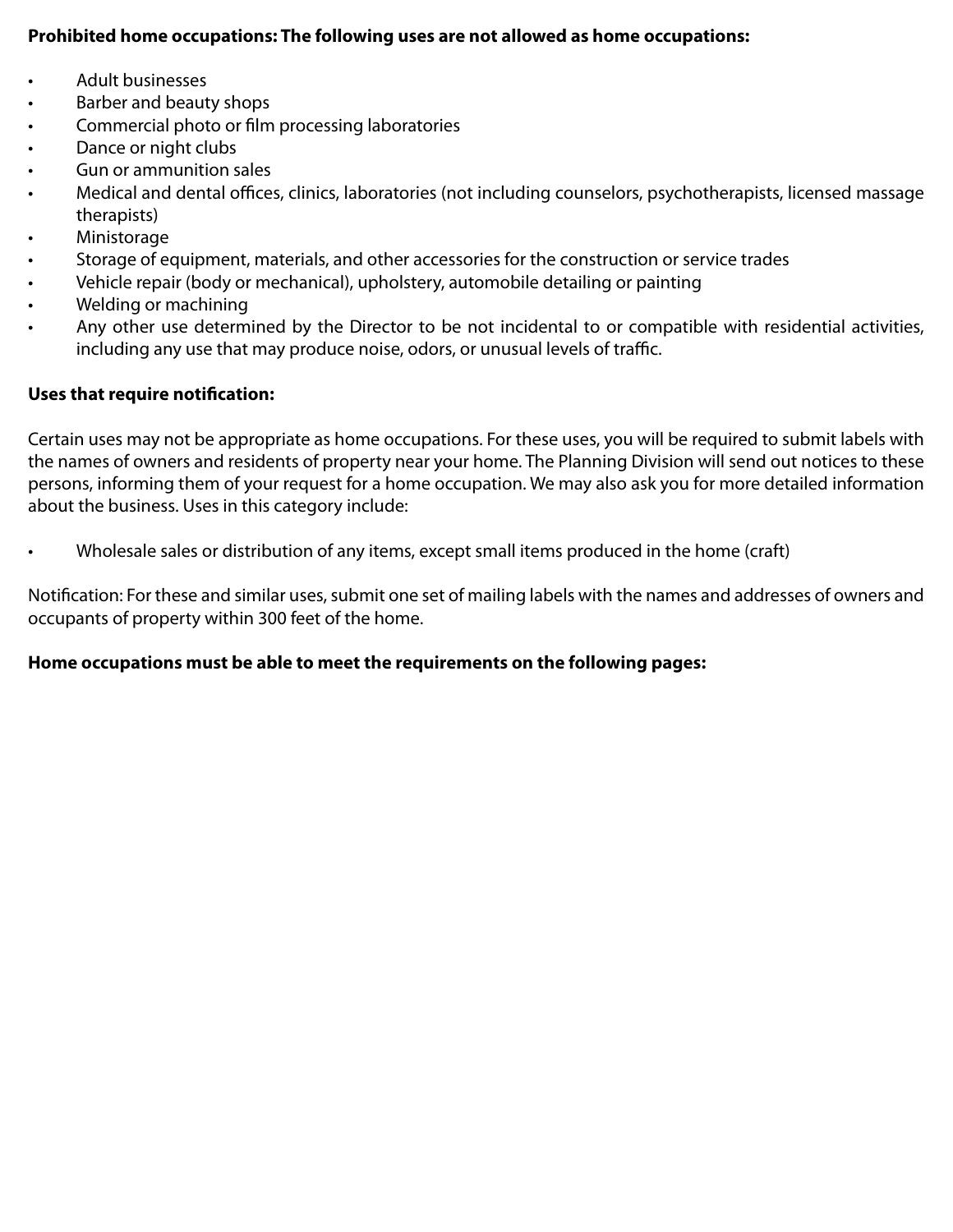## **Inside Coastal Zone (1983 Zoning Code applies)**

## **Requirements for home occupations:**

- 1. The home occupation permit holder must secure a **business tax certificate**.
- 2. **Within the residence.** The use shall be conducted entirely within the residence and not in any accessory structure or the yard areas. Storage of materials in a carport or yard area is not permitted. Use of the garage in the home occupation shall not prevent or limit its use for required parking.
- 3. **Floor area.** No more than one room or 25% of the gross floor area, whichever is less, shall be used for the home occupation.
- 4. **Utilities use.** The use must not increase the use of utilities or communication facilities beyond that which is normal to the use of property for residential purposes.
- 5. **Alterations.** The use must not require internal or external alterations to the residence.
- 6. **Mechanical equipment.** No mechanical equipment larger than that normally associated with a residence may be installed on the exterior of the structure.
- 7. **Hazardous materials and interference.** The use shall not include storage of hazardous materials or change the fire rating of the structure or the neighborhood, nor shall it create noise, dust, vibration, smell, glare, smoke, radio and television interference, radioactive exposure or any similar condition to any greater extent than normally experienced in an average home.
- 8. **Employees.** No persons other than residents may be employed on-site.
- 9. **Advertising.** There shall be no advertising signs, nor shall advertising identify the home occupation by street address.
- 10. **No products** shall be displayed on or sold from the premises.
- 11. The use shall **not increase vehicular traffic flow** by more than two vehicles at a time to the site.
- 12. **Number of clients.** No more than three clients or customers shall visit the site at any one time.
- 13. **Noise.** The home occupation shall not generate any noises outside the residence between the hours of 9 p.m. and 9 a.m.
- 14. **Clients or customers** shall not visit the site between the hours of 7 p.m. and 9 a.m.
- 15. **Commercial vehicle.** No more than one commercial vehicle shall be permitted at the site. This vehicle shall not exceed a ¾-ton rated capacity.
- 16. **Delivery of materials** by commercial vehicles shall be limited to one trip per week average.